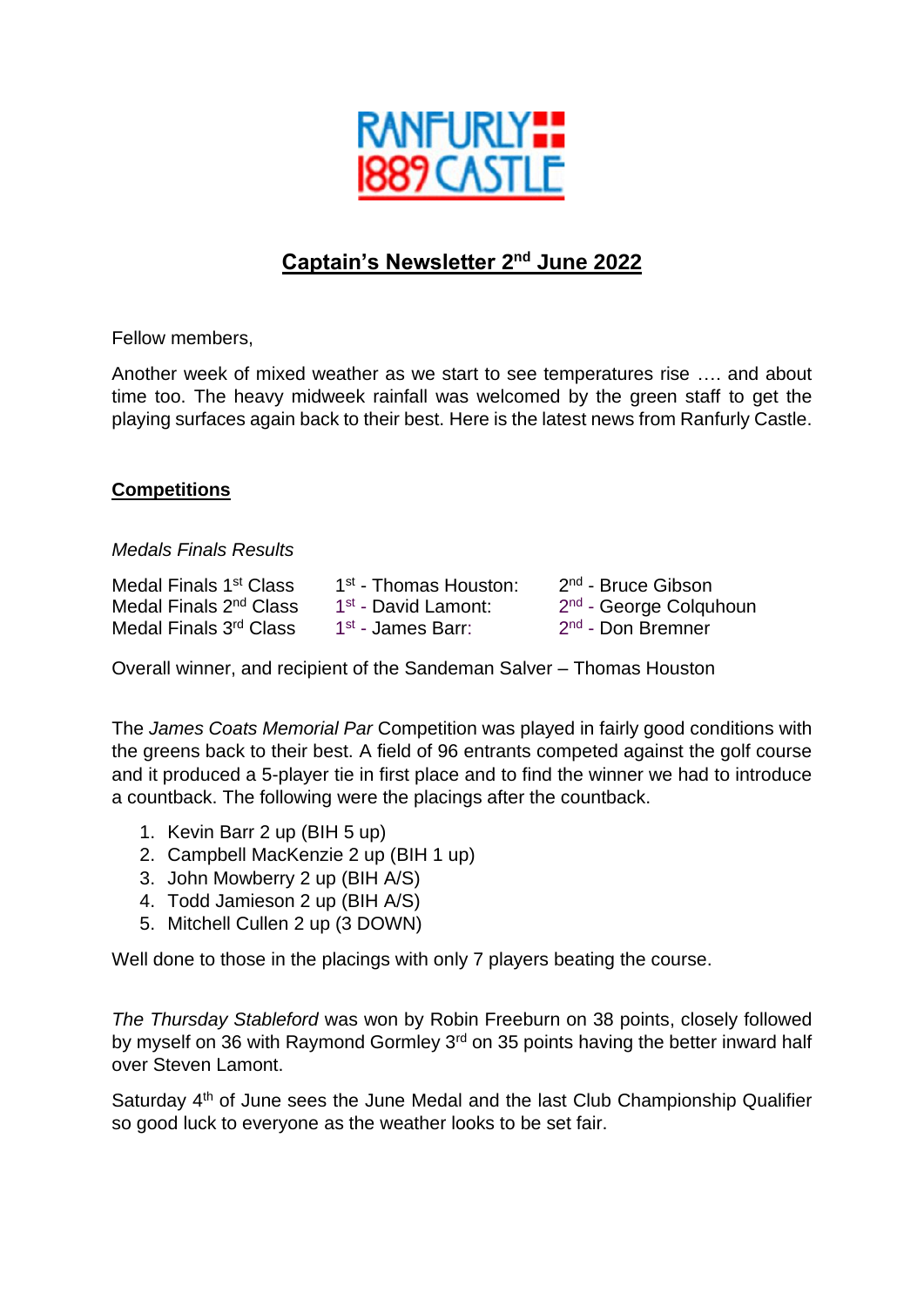The ladies had their June Medal Qualifier and the winning scores were as follows:

- 1. Gillian Donaghy +2 (76 BIH)
- 2. Sheila Swinnerton +2
- 3. Senga Nixon +3

Well done to Gillian and again some great scoring out there.

## **Course/Greens**

The greens have started to recover from the cold spell in May and the last week has seen them return to their best …. rolling really nicely and speeds starting to increase. You can certainly see the definition throughout the course and also the deep rough starting to get up. It certainly pays to stay on the short stuff on our generous fairways.

The colour at holes 12 and 17 is nothing short of magnificent and I am sure you will agree that the rear of the  $5<sup>th</sup>$  is starting to develop. The areas where astro turf has been laid as paths is now starting to knit in with the grass verges and can only improve the look of the course.

One notable change is at the  $9<sup>th</sup>$  where the rough has been allowed to grow down the middle of 9 and 10 and now gives a clear definition between the two holes. Again, both have generous fairways, and it pays to make sure you hit them. The rough is wispy akin to links type terrain so you will generally find your ball but will certainly be left with a difficult shot.

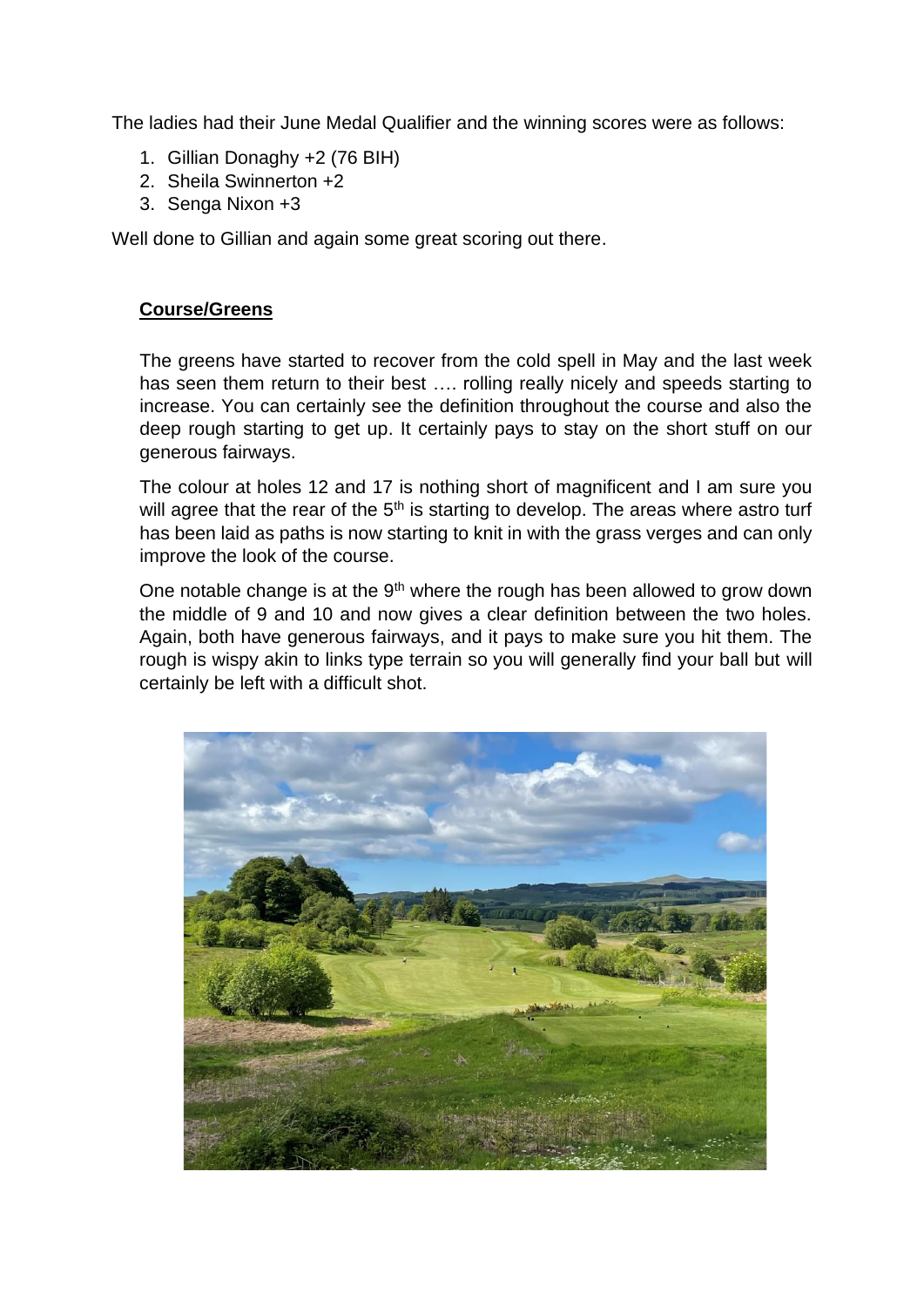## **Catering and Hospitality**

Unfortunately, Leanna has been struck with what is becoming a hospitality curse with our new chef of 3 weeks deciding this was not the job for him so, once again, we are on the lookout for a suitable replacement. Catering will therefore be restricted for the time being until we have someone in place.

In the meantime, can I ask that you are patient in what has been a very difficult period. This scenario has been experienced across all aspects of hospitality.

# **Events**

The Member Guest Day is on Saturday 25<sup>th</sup> June consisting of 2 x shotgun starts, morning and afternoon. These are starting to fill up nicely so get your name down for either the morning or afternoon shotgun. Food and some drinks will be the order of the day, not one to be missed. It's been a while since we could undertake this type of competition so let's get supporting it. The added bonus is there is a significant prize fund of over £2500 worth of goods. Some of the prizes are a GAP membership for RCGC, 4 balls at some prestigious courses (need to enter to see where) and some bespoke whisky's courtesy of a member.

Anyone with any ideas for a social event should contact either myself or Paul Lyons through the Captains' email account. Hopefully we can start to get some social events up and running as we head through the season.

# **Newton Shield Team**

The season is not going as well as hoped and a midweek defeat at the hands of OCRGC was a tough one to take. Our season has been blighted with the inability to field our strongest 8 players at any one time and we are regularly down 2 or 3 of the top golfers in the club. The team continues to strive for better results and will keep plugging away.

#### **Juniors**

Our Head PGA professional Stuart is now undertaking coaching sessions with our younger members. In the last week he has given putting advice and next week is looking at bunker play. The Newton Shield continues and some of the team are doing very well against opponents with single figure handicaps which is a great achievement. David Provan our Junior Convener continues to be upbeat about our prospects as our junior membership continues to grow.